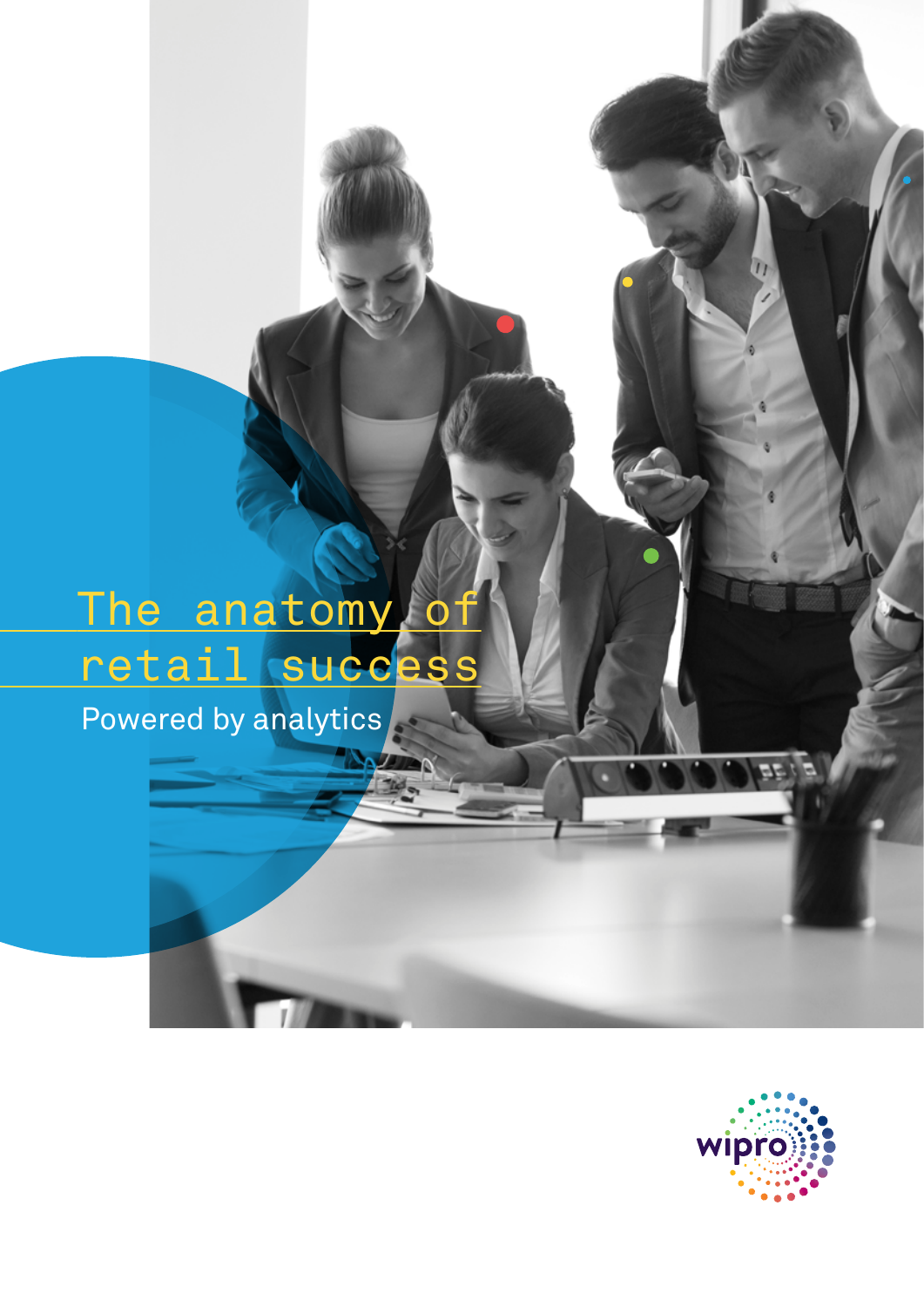etail giants are harnessing the power of analytics to optimize their  $\Box$  operations, understand customers better and maximize margins. Analytics helps retailers improve shopping experience, enhance customer support, measure real time store performance, and prevent loss, among other positive outcomes. There are multiple areas in the lifecycle of a retail company where analytics makes a significant contribution to take retail business to new heights.

### **Market research**

Analytics helps retailers gather and interpret information about the target audience and the target market. It analyzes market needs, market size, and potential competitors, and provides an in-depth view of customers, markets, and other players in the industry. Research results explore audience behavior, personality traits, likes, dislikes etc. Analytics helps with competitive profiling by assessing the size of the market share held by competitors, their strengths, and weaknesses. This study helps in making critical strategic business decisions.

*Analytics answers questions like - Is the location ideal for a store? What are the characteristics of the population? Who are the potential customer groups? Who are the leading competitors?* 

#### **Supply chain management**

Retailers are dependent on IT-enabled systems for real-time overview of the supply chain. IoT connects entities, and collects and shares enormous data like inventory status, shipment routes, location and status of stock via radio frequency tags. Advanced analytics processes this data to enable predictions on multiple aspects and enables retailers to make data-driven decisions that reduce transportation costs, improve inventory productivity, streamline supply chain processes, and improve supplier performance and negotiations.

*Analytics answers questions like - Who is the best vendor for similar products? What is the likelihood of late supply of an order? What will be the best mode of transport for supply?*

#### **Merchandising management**

Analytics assists merchants to maintain inventory stocks, have a comprehensive view of existing stocks, and add fresh collections to increase sales and gross margins. With merchandising analytics, retailers validate new product performance, optimize promotions, and improve conversion

rate. They get a granular view of demand determinants by performing forecasting and simulation algorithms for predicting demand across multiple dimensions - product, category, store, and cluster.

*Analytics answers questions like - Do we have stock to satisfy current demand? How is price realization affecting products' sale? Has the new promotion strategy been effective in terms of sales growth?*

#### **Store operations**

Through store analytics, managers are able to schedule and place store associates at high traffic areas at the right time. It provides powerful insights, such as the effect of product placements on shopper movement and investigates the direction shoppers traverse. Predictive analysis warrants right products on the right shelves, and optimum exposure and engagement for the products. Store analytics provides real-time intelligence on traffic cycles, store performance, personnel placement, sales promotions, and stock levels across the day, week, month, or year. Store operators make timely business decisions and achieve highest levels of operational efficiency, customer satisfaction, sales and profit margins by leveraging these insights.

*Analytics answers questions like - Are the products available at the right time at the right place? What is the fitting room conversion rate? What would be the expected footfall on a given weekend in a store?*

## **Customer insight**

Understanding the customer's behavior and needs is pivotal in today's competitive retail realm. Retailers equipped to screen customers and capture relevant insights can drive successful business outcomes by engaging more customers and improving their experience. Customer analytics enables customer profiling on common characteristics like age, race, income, gender, household structure and more. It makes possible a single view of the customer across multiple channels and predicts customer behavior, buying patterns, tastes and preferences to realize next best action, retention drivers and opportunities. By harnessing these insights, retailers make effective decisions and build targeted promotions, customize store collections specific to a targeted business, and design personalized shopping experience for customers at all stages of the buying cycle.

*Analytics answers questions like – How many visitors left the store without making a purchase? Which segment of customer to target for promotion? What is a customer's purchasing trend?*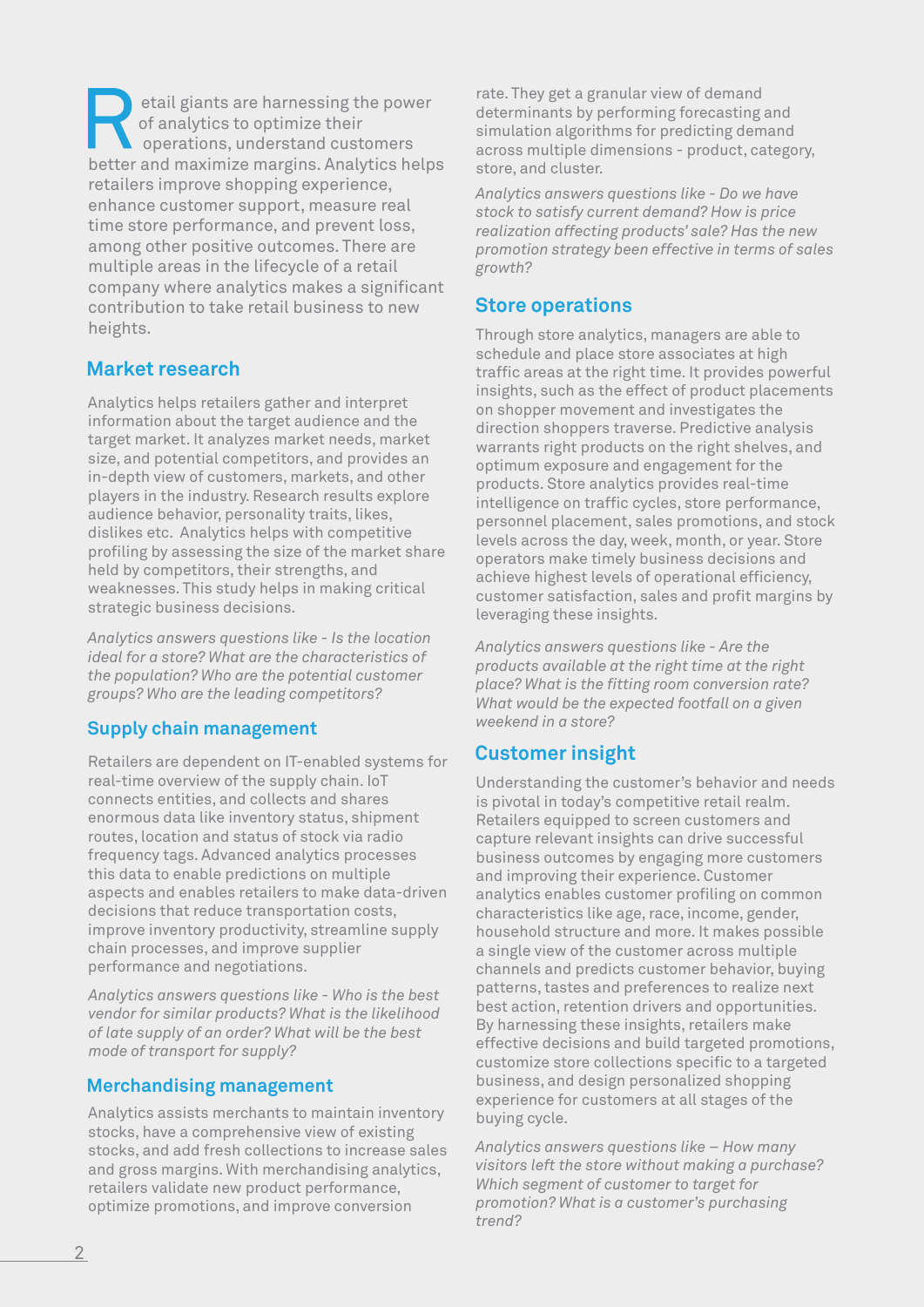#### **Promotions & offers**

Analytics equips retailers with actionable insights for developing marketing strategies. Discriminant analysis classifies advertising channels based on their efficiency with different types of products. It estimates the best fit for advertising by looking at how sales revenue varies with significant changes in expenditures on advertising, advertisement channels and timings. Promotion analytics helps in preparing targeted list of consumers for marketing campaigns, simplifies tracking of campaign and channel effectiveness, and brings accountability and agility to campaigns. It increases customer engagement with personalized offerings and recommendations through sms, email, and push notifications.

*Analytics answers questions like - How much advertisement is required to promote an offer? What is the best channel for advertisement? What is the performance of marketing campaigns?*

#### **Loss prevention**

One of the biggest challenges for retailers is the threat posed by frauds. Retail crime leads to immense pressures and shrinking margins. Loss prevention analytics identifies fraudulent transactions; evaluates various sources of shrinkage caused by theft, vendor and supplier fraud; and processes loopholes, accounting errors, pricing lag and inefficient inventory management. Advanced analytics plays a major role in blocking leakages in the business processes and quickly takes corrective actions to stop fraudulent activities. This minimizes the time spent on investigations and maximizes operational return on investment.

*Analytics answers questions like – What was the loss due to fraud in a given period of time? What is the root cause of shrinkage? Who is the perpetrator of retail fraud?*

#### **Analytics for retail**

Analytics solutions for retail can have multiple phases and each phase can possess different functionalities and capabilities:

#### **Data management**

Data management activity starts with data collection that includes gathering and measuring data from diverse sources like transaction systems, data warehouse, unstructured sources, data marts, flat files, social media etc. Data

Preparation activity includes collecting, cleaning, transforming data into a form suitable for further processing and finally aggregating data into a data table for further analysis. This also includes missing values treatment and outlier treatment. Data management takes up 50% to 80% of the analytics effort. Poor quality data yields incorrect and unreliable data analytics results.

#### **Descriptive analytics**

Descriptive analytics concentrates on "what has happened", analyses the historical data through multiple lenses to gain insights. The objective of descriptive analytics is to understand the data and find out "what is hidden in the core of the data". It helps in finding the reasons behind previous success or failure. Descriptive analytics estimates the performance at an aggregate level and explores various aspects.

### **Diagnostic analytics**

Diagnostic study, usually done before predictive modeling, concentrates on root cause analysis and answers questions like "why did it happen". This is a form of analytics that uses techniques such as slicing-dicing, drill-up, and drill-down to understand contexts such as purchase, trends, preference, behavior, root cause, correlation etc.

> **Retail analytics empowers retailers to take informed business decisions.**

#### **Predictive analytics**

In predictive analytics, a series of predictive models are developed and validated. It helps predict the likelihood of a future outcome by using various machine learning and statistical models like classification models, linear regression, tree-based modeling, and time series that run on different statistical algorithms. These algorithms analyze past data patterns, identify significant contributors and, based on complex mathematical calculations, tells, "what could happen in the future". Few of the widely developed predictive models are churn prediction, propensity model, customer lifetime value, behavioral clustering, and fraud and sentiment analysis.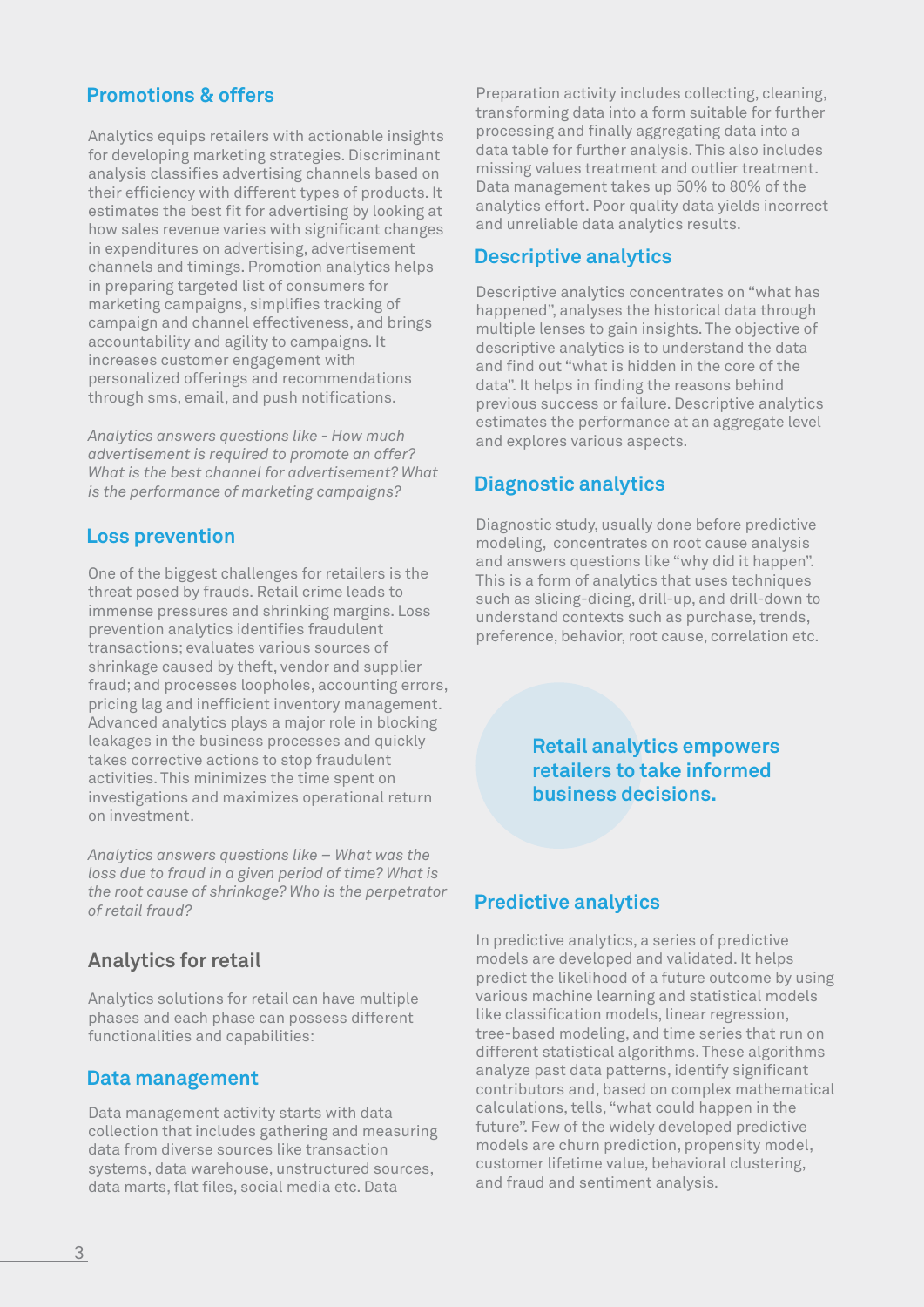Prescriptive analytics is an advanced analytics technique that throws light on the possible results of actions that are likely to maximize key business outcomes. It mainly uses simulation and optimization to answer questions like "what should a business do". Prescriptive analytics combines data, statistical models and several business rules, and explores numerous possible actions and recommends actions based on the descriptive and predictive analysis results

#### **Prescriptive analytics Reporting & visualization**

A wide array of reports, charts, maps, dashboards and insights based on the various analytics results help businesses sharpen decisions and enhance productivity and profitability.

Retail analytics empowers retailers with relevant customer and competitive insights, leading to informed business decisions. A retail business, bolstered by analytics, stays ahead of competition with enhanced customer experience and business performance.

# **About the authors**

**Dr. Rajashekhar Karjagi** Head - Analytics solutions, Wipro Limited

Raj has about 15 years of experience in market research papers to his credit, he has conducted more than 150 analytics training sessions.

**Manish Jindal** Manager – Analytics solutions, Wipro Limited

Manish has over 12 years of experience in implementing advanced analytics, statistical modeling, data mining, and BI solutions for leading clients across diverse industries like Insurance, Retail, and Human Resources Development.